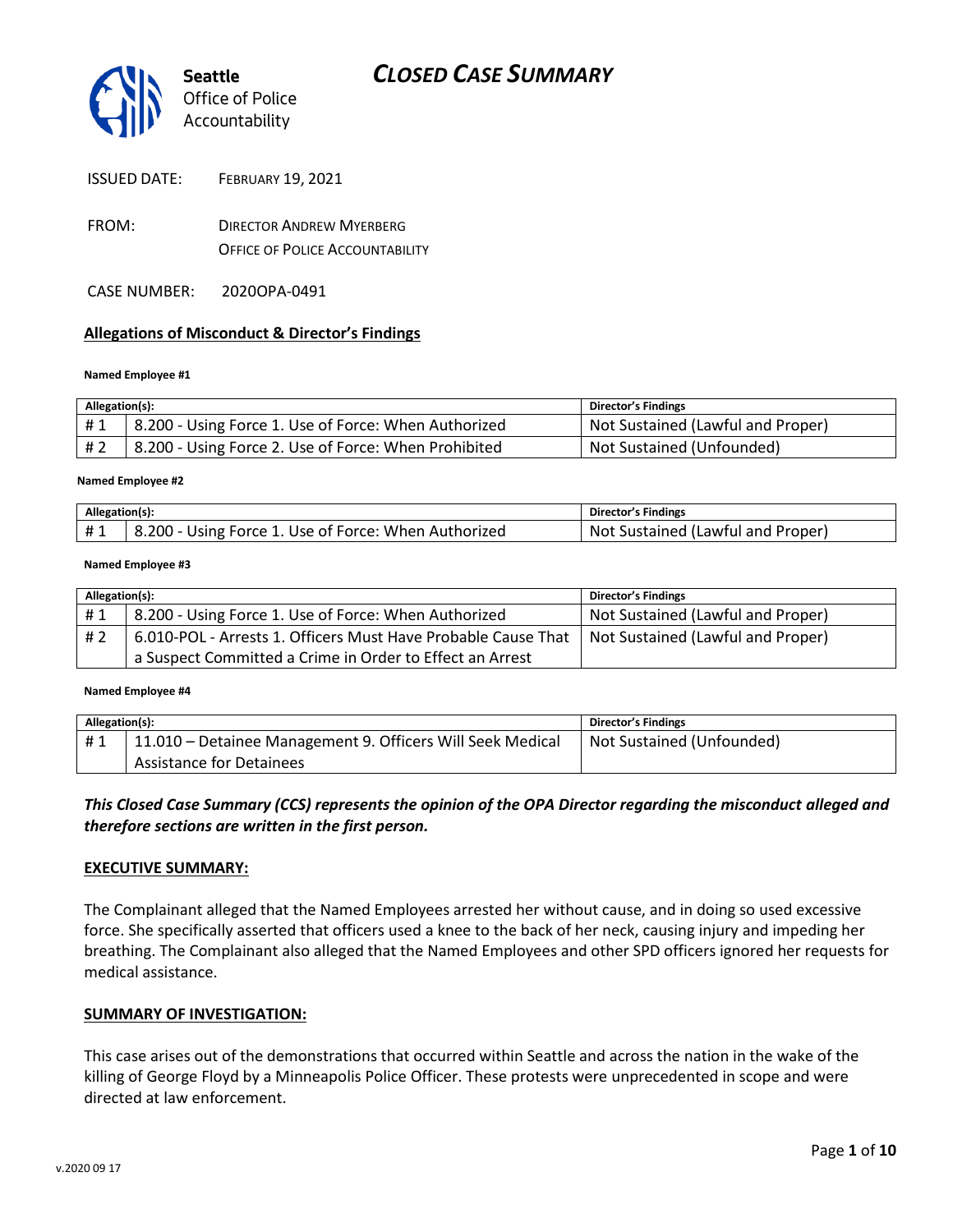OPA CASE NUMBER: 2020OPA-0491

The specific incident at issue here occurred during a "Solidarity with PDX" demonstration on July 25, 2020, which occurred on Broadway, near the Seattle Central Community College campus. An estimated 4,000 to 5,000 demonstrators attended demonstration events on Capitol Hill. That afternoon, a significant number gathered around the SPD East Precinct and, while there, persons in the crowd detonated an explosive device that damaged the precinct. This occurred in conjunction with other arson events, as well as the throwing of objects at police. At approximately 4:45 PM, SPD declared a riot in the area around the East Precinct and issued dispersal orders. SPD then made a series of pushes to disperse the crowd.

At about 5:30 PM, during one of these pushes north on Broadway Avenue, Named Employee #1 (NE#1) and Named Employee #2 (NE#2) were assigned as bicycle officers supporting the front line of officers making the push. Their squad was commanded by a sergeant, Named Employee #3 (NE#3). When the police line advanced past a bus stop near Seattle Central College, a blue-shirted individual appeared to walk backward while filming the officer line more slowly than the line was advancing. He did not heed officer warnings to move back and leave the area and the decision was made to arrest him. A group of officers (not named in this complaint since they did not interact with the Complainant) began arresting that individual.

When they did so, two other individuals, the Complainant in this case and her husband turned from walking away to move back toward the officers effecting the arrest. Both were dressed in heavy black clothing and wearing backpacks. The Complainant was also wearing a three-quarters-style motorcycle helmet, two N-95 masks, and ski goggles. The Complainant and her husband moved toward the officers arresting the individual, and the Named Employees in this investigation then arrested them.

Shortly thereafter, the Complainant filed this complaint with OPA. When interviewed, she stated that, at the time of the incident, she and her husband were "walking away" from the advancing police line and saw officers tackle the blue-shirted individual for no reason. She stated that she and her husband "went to help a man [the individual], who was not part of the protest and tackled by police for no reason." She stated that she and her husband were then "attacked" by the officers without cause and shoved to the ground. During the incident, she felt her helmet being "ripped off" and felt several officers on top of her. She alleged feeling: "a knee in my neck, on the back of my neck shoving me down."

The Complainant further alleged that, while facedown, her goggles and masks were "squished on my face so I couldn't breathe […] because of that and because of being kneeled on my neck." She stated that the knee was below the bottom of her head and above her shoulder blades. She stated that she recalled yelling that she could not breathe and for the officers to stop hurting her.

After the arrest, the Complainant alleged that she was taken to the West Precinct where she was placed in a holding cell and that, while there, she experienced severe pain. She stated that she was seated on the floor and did not attempt to speak or flag down officers because she did not feel able to do so given the pain and the lack of officers checking on her. Later, she was transported to King County Jail, where she received some medical attention before being discharged. The Complainant also stated a complaint regarding her treatment by medical personnel at the King County Jail. She stated that she saw a doctor the next day and was diagnosed with a protruding disc. She contended during her interview that she believed an officer placed his knee on her neck "with full-body force," causing the injury.



**Seattle**

*Office of Police*

*Accountability*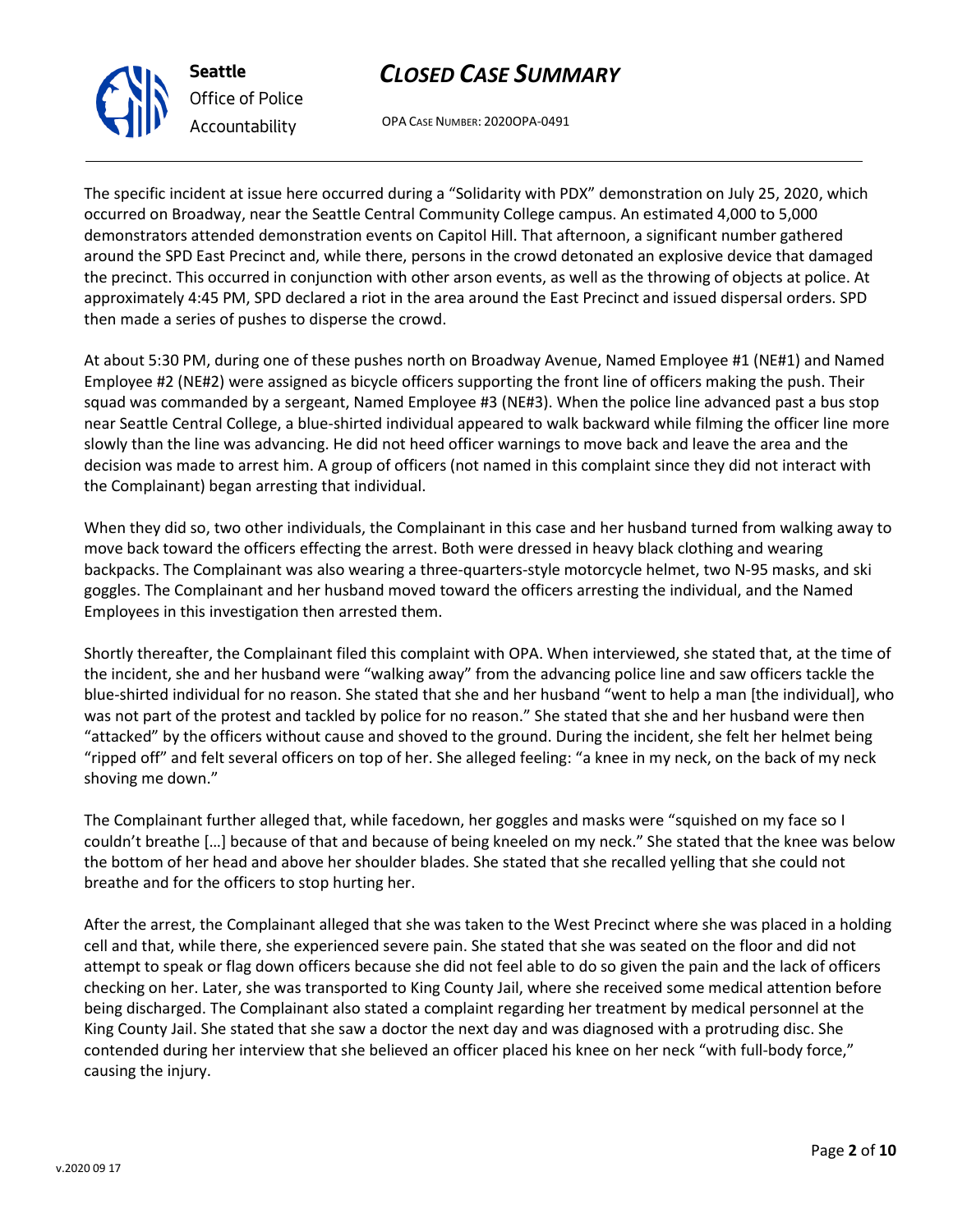

OPA CASE NUMBER: 2020OPA-0491

OPA also interviewed her husband. He stated that he saw the arrest of the blue-shirted individual. He said that "if you did not move back you would be swallowed [by the officers] which was exactly what happened to someone in front of us." He told OPA that he and the Complainant moved forward and "tried to help, I guess I moved forward to help him in some way," and that he was tackled before he could get a hand on the individual.

He recalled that, after being taken to ground, it was difficult for him to see, but that at one point he recalled observing the Complainant "on the ground being handcuffed and someone on top of her." When asked to describe the handcuffing, W#1 stated that "officers were kneeling down to keep us down. I don't know if they were using their hands, but […] there was pressure on top of us to keep us on the ground." When asked if he observed a knee on the Complainant's neck, he stated that he "cannot say he personally saw it." He stated that he heard her say "I can't breathe" at one point, and that after that "happened there was a movement, something moved off her, like some pressure removed off her. I don't know if that was on her neck or what part of her but there was movement based on her screaming that." He estimated that the handcuffing took between 20 and 30 seconds. W#1 stated that subsequently, the Complainant looked "in pain" at the jail. He stated that he could not recall when the Complainant made her complaint of pain.

With respect to the complaint regarding medical staff at the King County Jail, OPA transferred that complaint to the King County Adult and Juvenile Detention Internal Investigations Unit. With respect to all other allegations, OPA initiated the following investigation.

OPA located Body Worn Video of several officers (including the Named Employees) that captured the incident. NE#3's BWV showed the initial contact with the Complainant and her husband. As officers arrested the blue-shirted individual who was standing in front of the police line, NE#3's BWV recorded the Complainant and her husband walking directly toward the officers conducting the arrest. NE#3's BWV showed the Complainant and her husband approaching within approximately two to three feet from the arresting officers, facing the officers with arms outstretched.

As they did so, NE#3 went hands-on with first the Complainant, and then with her husband. NE#3 used his left arm to reach up and grab the Complainant over her right shoulder. Frame-by-frame analysis of the BWV showed that his hand appeared to grab her jacket in the left shoulder area, causing the motorcycle helmet she was wearing to become dislodged. The Complainant appeared to bend at the waist and fell down and backward, landing on her buttocks.

Her husband, who was standing on the other side of the Complainant, turned to face toward the Complainant and NE#3. NE#3 went hands-on with him as well, and NE#3's BWV appeared to show that her husband went to ground to the Complainant's right side. Once on the ground, the Complainant and her husband began bear-hugging each other.

NE#1, one of the bicycle officers in NE#3's squad, moved in and grabbed the Complainant by her left arm. At approximately the same time, NE#2 grabbed the Complainant by her ankle. NE#1 and NE#2 pulled the Complainant away from her husband, who was being detained by NE#3. As they did so, the Complainant rolled onto her back and began to sit up, and NE#2 took control of her right arm. NE#1 could be heard directing the Complainant to get on her knees. NE#1 and NE#2, holding the Complainant by her arms, rolled her onto her stomach. NE#1's BWV depicted the position of NE#2's knees. One knee, pointed toward the Complainant's feet, rested on the ground. NE#2's right knee, which pointed toward the Complainant's head, was raised up with his foot on the ground. At this point, the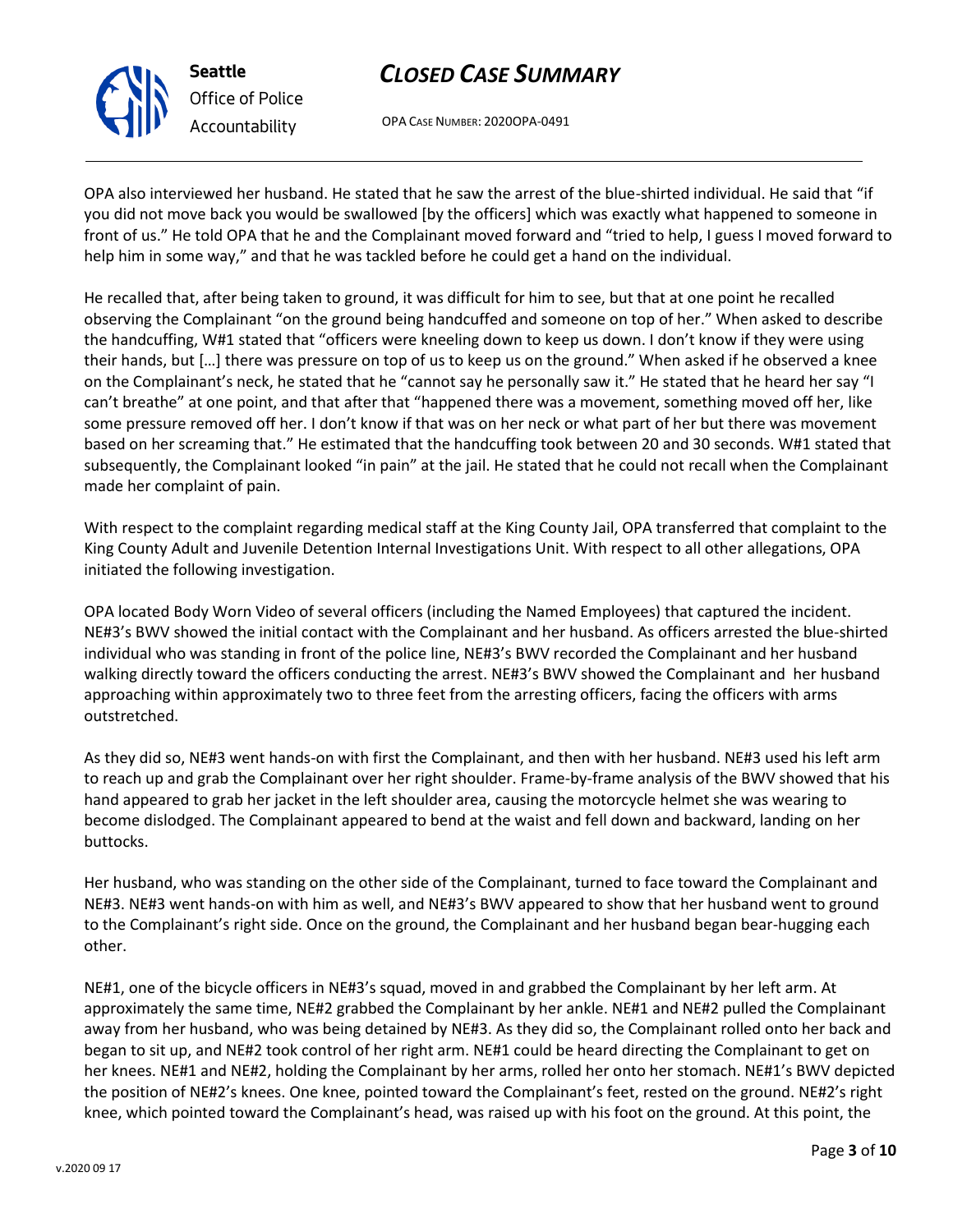

OPA CASE NUMBER: 2020OPA-0491

angle of NE#1's BWV made it difficult to see either officers' knees. NE#1 and NE#2 began handcuffing the Complainant.

As NE#1 and NE#2 were handcuffing the Complainant, she could be heard on BWV stating (evidently to her husband): "okay, okay. I'm okay." To the officers, she shouted: "that's my husband, get off him!" At approximately this time, NE#1 and NE#2 finished handcuffing the Complainant.

BWV of a fourth officer (not named) showed NE#1's and NE#2's positioning. Frame by frame analysis showed that NE#2's knee was pressed against the Complainant's right shoulder around or slightly below the shoulder blade. The Complainant's head was visible and turned toward the fourth officer's BWV. Behind her head, NE#1's left knee was visible. Based on the angle of NE#1's knee, thigh, and calf (which was partly visible), his knee did not appear to be pressed to the Complainant's shoulder, back, or neck but rather on the ground. During this time, the Complainant was still identifying her husband and telling officers to get off him.

The Complainant then stated, while still lying facedown: "I can't breathe, get my mask off. I can't breathe, move my mask." The fourth officer's BWV, which showed the Complainant's face, masks, and goggles, showed that the strap of her goggles had moved down her head from their prior position above her ears. NE#1 and NE#2 rolled the Complainant onto her left shoulder. NE#3 retrieved a utility knife from his equipment belt to remove the Complainant's backpack. As he did so, the Complainant looked at him and said: "move my mask." When NE#3 leaned down, she said: "off my nose, I can't breathe." NE#2 adjusted the Complainant's N-95 mask by pulling it out and down in a way that would relieve pressure on her nose, and then moved her goggles up. Before doing so, NE#3 told her: "I'm going to cut your backpack off, don't move." Once the bag was removed, NE#2 told the Complainant: "I'm going to rotate you onto your side and then I'm going to stand you up, okay? So go ahead and rotate. Stand up on the count of three." NE#1 counted to three and she stood with NE#1 bracing her shoulder as she did so.

In the background, NE#3 could be heard stating that the Complainant and her husband were under arrest for "obstruction for unarrest." NE#1 read the Complainant Miranda warnings, which she acknowledged. Bystanders who appeared affiliated with the demonstration group asked the Complainant for her name, and the Complainant gave her name and that of her husband. She then coughed several times, and NE#1 asked if she wanted her mask adjusted further. The Complainant nodded, and NE#1 adjusted her mask. He collected identifying information from the Complainant. She then asked about her motorcycle helmet, and NE#1 had another officer retrieve it. NE#1 then escorted the Complainant to a prisoner transport van and she was taken to the West Precinct.

After OPA completed its review of BWV, the Complainant submitted third-party video which captured parts of this incident. OPA compared the video to the BWV summarized above. Based on OPA's review, the video did not show any officer, including the Named Employees, compressing the Complainant's neck with a knee. The sections of the video depicting this incident were otherwise consistent with what was shown on BWV.

OPA requested security video footage from the West Precinct. Though the security video footage does not include sound, it showed the Complainant arriving in a transport van. It also showed the Complainant walking unassisted in the holding area, accompanied by several officers who took photographs before escorting her to a holding cell. This process took approximately four minutes. There was also security video footage of the holding cell itself, where the Complainant waited for approximately an hour and 40 minutes. During this time, the footage was not inconsistent with her statement to OPA and depicted her standing for a time before sitting against the wall. Eventually, the Complainant was escorted from the holding cell to the sally port by several officers. She was shown apparently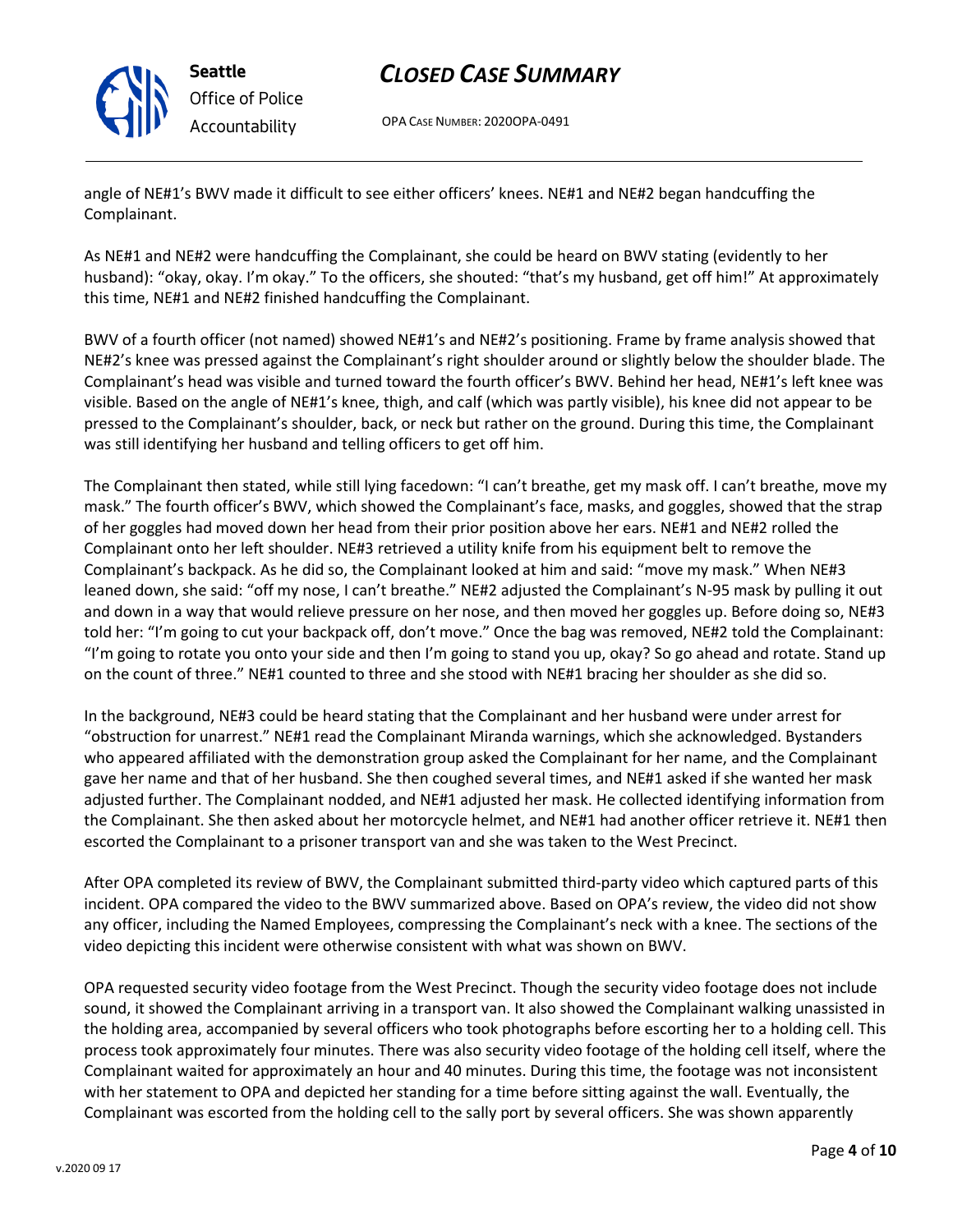OPA CASE NUMBER: 2020OPA-0491

speaking to officers and made a slight jumping motion as though potentially attempting to shout to her husband, who was in the adjacent holding cell. At the direction of an officer she then walked unaided toward the sally port, where security footage showed her entering a transport van to go to the King County Jail.

OPA examined the officers' arrest reports for this incident. NE#1 wrote in his report that he observed the Complainant and her husband "advancing toward the arrest [of the individual]" and that his view was briefly obscured. He then saw NE#3, his supervisor, "pulling them both to the ground" where they "embraced each other in what appeared to be an attempt to interfere with their own arrest." He described the arrest consistent with the above summary of BWV.

Elsewhere in the report, NE#1 described a briefing about "de-arrest" tactics. He stated that, during the roll call briefing for the day's events, he was notified that information about "'de-arrest' (the practice of dragging a suspect away from officers while they are effecting an arrest) were being distributed to protesters" through word of mouth, practice sessions, and videos online. In the report, he indicated that the conduct he observed by the Complainant and her husband appeared consistent with "de-arrest" tactics.

NE#3 wrote that during the arrest of the blue-shirted individual, he observed the Complainant and W#1 run "up to him and start[] to grab the officer. It is a common tactic with protest groups to unarrest suspects as officers are trying to gain control to restrain with handcuffs." He stated that he believed they "were trying to obstruct the officer's lawful arrest and possibly assault him." He consequently made the decision to arrest.

OPA also interviewed the Named Employees. NE#1 stated that, at the beginning of the incident, he observed the Complainant and her husband moving toward the in-progress arrest. He stated that he saw NE#3 engage both and bring them to the ground, and that he then moved forward to assist NE#3 with the arrest. When he got there, the Complainant and her husband had grabbed on to each other and he assisted by pulling the Complainant away. He stated that he and NE#2 placed the Complainant on her front, handcuffed her, and sat her up. He recalled assisting her with her mask at her request.

OPA asked NE#1 about the force he used. He stated that he believed he used *de minimis* force and described his actions consistent with the BWV summary above. He stated that, at one point, he felt the Complainant trying to stand up, and that to prevent this he placed her on her stomach in a prone position. He stated that he had to go "over her legs in order to do so," but denied ever squatting or pressing a knee to her back, bottom, or lower legs when he did so. NE#1 stated that he was not aware of ever pressing his knee to her neck, shoulder, back, bottom, or legs. He stated that, when he was handcuffing the Complainant, both of his knees were on the ground. He stated that he had no intentional contact with the Complainant's neck during the arrest. He further stated that he did not use any neck or carotid restraints against the Complainant either prior to or after handcuffing her.

With respect to the force he did use, NE#1 stated that he believed it was reasonable because he used no more force than necessary to separate the Complainant from her husband and to take her into custody. He also stated that it was necessary to use the amount of force he did to effect the arrest. He stated that it was proportional to the Complainant and her husband attempting to interfere with the arrest by holding on to each other and passively resisting.

OPA Interviewed NE#2. NE#2 described observing the Complainant and her husband consistent with the above summary. He characterized the force he used as *de minimis* and described it as "guiding." He stated that he pulled



**Seattle** *Office of Police Accountability*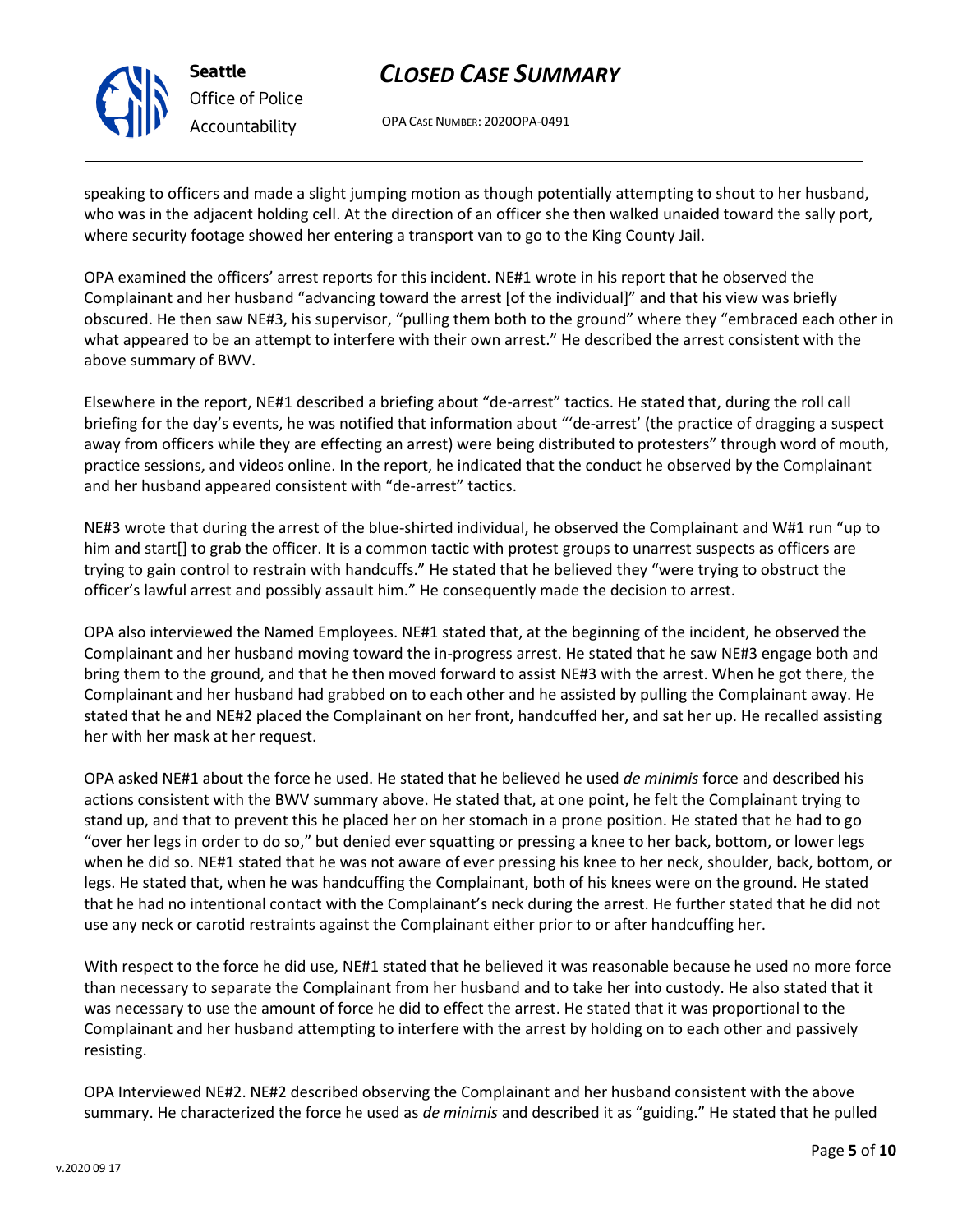OPA CASE NUMBER: 2020OPA-0491

the Complainant away from her husband, and "placed [her] in the handcuffing position." He stated that he believed the force to be reasonable based on the Complainant and her husband resisting by holding on to each other. He said that using that force was necessary to effect the arrest, and proportional to the circumstances because no strikes were used, and that he believed they used as little force as possible. When asked directly about the Complainant's allegation that an officer pressed a knee to the back of her neck, NE#2 stated that he did not recall NE#1 placing a knee on her neck. He stated that he did not remember the exact positioning of NE#1's knees, but to his recollection there was nothing unusual about the Complainant's arrest.

NE#2 stated that it was not uncommon for him to offer to adjust someone's mask if they expressed discomfort. He stated that it sounded to him as though her masks or goggles had become jostled during the arrest and were inhibiting her breathing. He stated that he did not recall the Complainant saying that she was in pain and that if he had, he would have reported it and filled out a use of force statement.

OPA interviewed NE#3 who described the events leading up to the incident consistent with the above. He stated that, prior to observing the Complainant and her husband, most of the crowd was approximately 10-15 feet ahead and moving at a steady pace with the police line. Several individuals in the crowd appeared to be deliberately moving more slowly than the police line. NE#3 stated that, when crowds become static, it is easier for individuals to pick up objects and throw them at officers, or to erect shields, umbrellas, and barriers and create a confrontation. NE#3 stated that, consequently, he and other line officers had been ordered to ensure that the crowd continued moving. He stated that he saw a blue-shirted individual slowing down and blocking the line from advancing, and saw several officers begin to arrest that individual by taking him to ground.

NE#3 stated that he then observed the Complainant and her husband become focused on the arrest taking place behind them and begin to move quickly toward the arrest. NE#3 stated that he believed they were attempting a "de-arrest" or "un-arrest," which he described consistent with his report filed after the incident. He stated that he made the decision based on his belief that they were attempting to de-arrest the individual being arrested.

NE#3 described the takedown maneuver he used on the Complainant as an "arm hook over [the Complainant's] shoulder" which "pulled her towards the ground." He stated that her husband grabbed on to her and that in response, NE#3 "hooked my other arm around, and lowered my body weight and pulled them both to the ground." He stated that they tried to bear-hug each other and that he tried to separate them.

NE#3 was asked to describe how he arrived at his determination that there was probable cause to arrest the Complainant and her husband. He stated that when the Complainant and her husband observed an arrest taking place, they changed their direction of travel and immediately approached the arresting officers. He stated that, in doing so, they tried to push through the police line. He stated that these observations led him to believe they were about to attempt a de-arrest. NE#3 stated that this amounted to interference with a police officer and created a risk of injury, and thus met the elements of the crime of obstruction.

OPA asked NE#3 about his takedown maneuver again, showing him screenshots of BWV which appeared to show right hand on the Complainant's helmet as well as a segment which appeared to show the thumb area of his left hand in contact with the back of the Complainant's head. OPA noted that enough force was used to knock the Complainant's helmet off. In response, NE#3 stated that he recalled using his arm to hook over the Complainant's left shoulder. Of the image showing his hand on the Complainant's head, NE#3 stated that "[i]t could be as I'm reaching out, it could be as I'm doing something else, but I remember that one arm was engaged with her, getting



**Seattle**

*Office of Police*

*Accountability*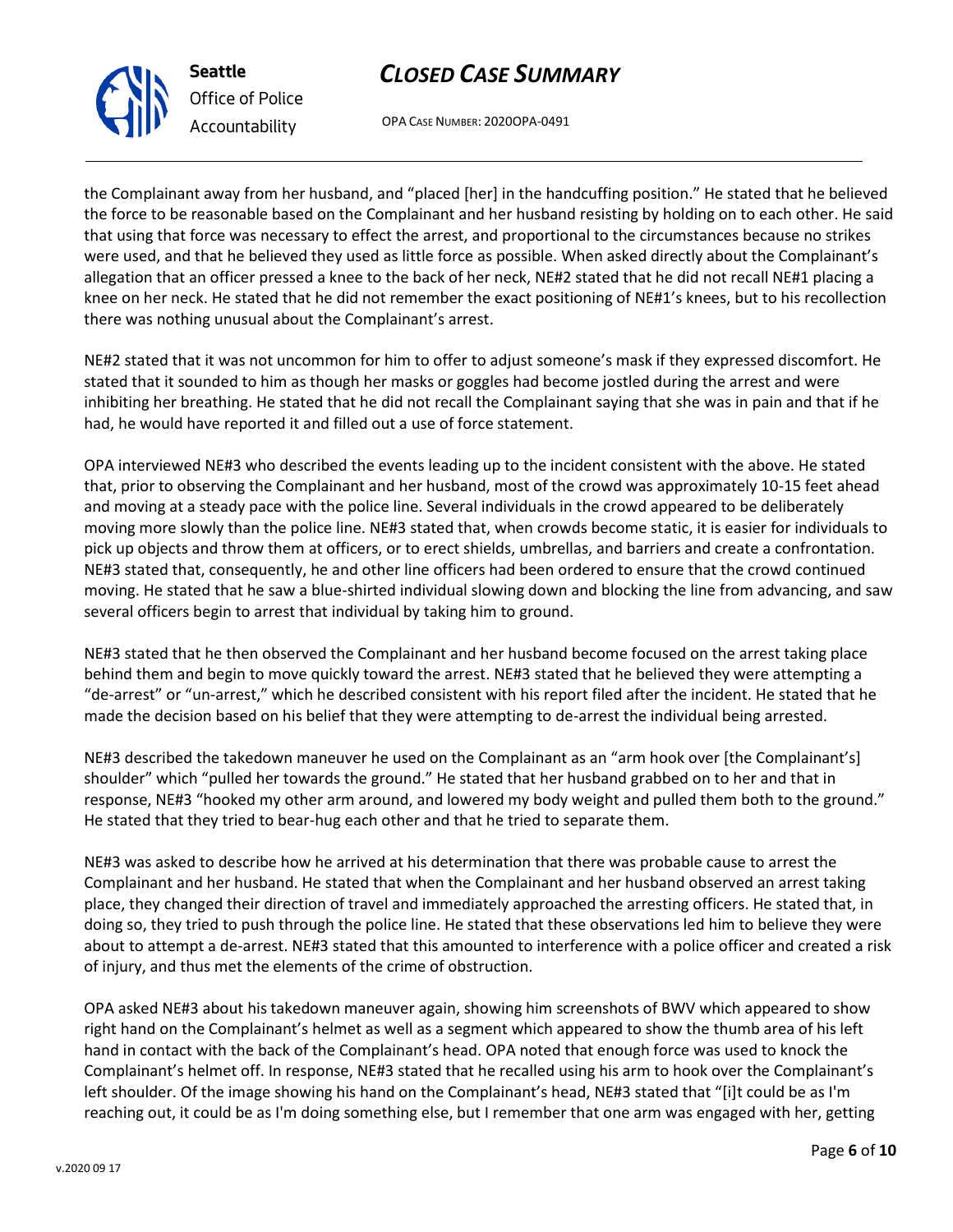OPA CASE NUMBER: 2020OPA-0491

her out of the way—it was almost like I was swimming." He stated that once he had both the Complainant and her husband hooked, he "jerked down." NE#3 stated that this was a trained technique by SPD.

NE#3 stated that he believed this technique represented *de minimis* force and was a "trained, open-handed technique." He stated that he did not believe it could have caused the kind of injury (a protruding disc) suffered by the Complainant, which would have required a "significant impact." NE#3 asserted that he had suffered a similar injury in the past caused by a traffic accident and did not believe that the Complainant was brought down to the ground that hard. NE#3 stated that in his opinion, such an injury would have resulted in an immediate complaint of severe pain.

NE#3 stated that the force he used (the takedown) was reasonable because the Complainant and her husband appeared to try to engage the arresting officers. He stated that "it seemed like they had—that their intent was to injure the officers." He said that it was necessary based on the probable cause to arrest them for obstruction, and proportional to the fact that they were attempting to push through the police line and engage in a de-arrest. Finally, NE#3 stated that he did not recall seeing either NE#1 or NE#2 place a knee on the Complainant's neck, and after reviewing BWV it did not appear to show them doing so. Regarding the Complainant's statements that she couldn't breathe, NE#3 said that in context, the Complainant may have been saying she couldn't breathe because her masks had come unseated and she was concerned about contracting COVID-19.

### **ANALYSIS AND CONCLUSIONS:**

### **Named Employee #1 - Allegation #1** *8.200 - Using Force 1. Use of Force: When Authorized*

SPD Policy 8.200(1) requires that force used by officers be reasonable, necessary and proportional. Officers shall only use "objectively reasonable force, proportional to the threat or urgency of the situation, when necessary, to achieve a law-enforcement objective." Whether force is reasonable depends "on the totality of the circumstances" known to the officers at the time of the force and must be balanced against "the rights of the subject, in light of the circumstances surrounding the event." (SPD Policy 8.050.) The policy lists a number of factors that should be weighed when evaluating reasonableness. (*See id*.) Force is necessary where "no reasonably effective alternative to the use of force appeared to exist" and "the amount of force used was reasonable to effect the lawful purpose intended." (*Id*.) Lastly, the force used must be proportional to the threat posed to the officer. (*Id*.)

OPA finds that the force NE#1 used did not violate policy. In doing so, OPA finds no evidence suggesting that NE#1 pressed his knee against the Complainant's neck. Frame by frame review of BWV, as well as still image review, showed that, during the handcuffing procedure, NE#1's knees both appeared to be against the ground. It did not appear that NE#1 used any force against the back of the Complainant's neck. In addition, it did not appear that the Complainant's breathing issues, which she reported at the time, were due to an officer placing his body weight on her neck. Rather, the Complainant's own comments at the time (e.g. "I can't breathe, get my mask off"), suggested that her goggles and N-95 masks were pressed against her nose and mouth, affecting her breathing.

The force NE#1 applied, which appeared to involve control holds and leverage applied to the Complainant's left arm, was reasonable under the circumstances to effect an arrest over her resistance. It appeared that, initially, the Complainant resisted being taken to a prone handcuffing position and that NE#1 used a degree of force to place her



**Seattle** *Office of Police Accountability*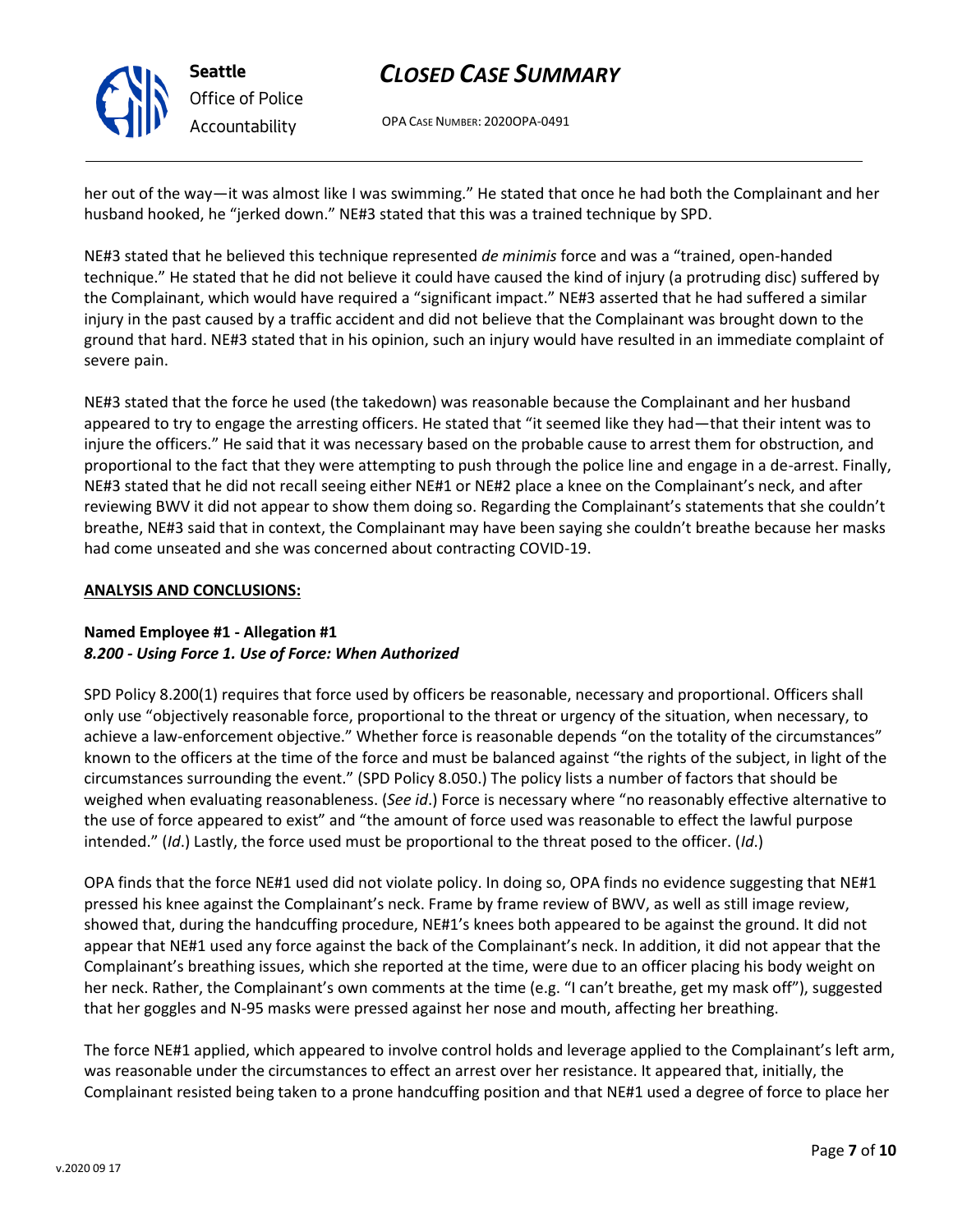

OPA CASE NUMBER: 2020OPA-0491

body in that manner. The force was also necessary to effect a lawful arrest. Finally, it was proportional to the level of resistance, as well as to the obstruction crime for which the Complainant was arrested.

For these reasons, OPA recommends that this allegation be Not Sustained – Lawful and Proper.

Recommended Finding: **Not Sustained (Lawful and Proper)**

### **Named Employee #1 - Allegation #2** *8.200 - Using Force 2. Use of Force: When Prohibited*

SPD Policy 8.200-POL-2 states that "[o]fficers are prohibited from using neck and carotid restraints in all circumstances."

For the same reasons as stated above (*see* Named Employee #1 – Allegation #1), OPA recommends that this allegation be Not Sustained – Lawful and Proper.

Recommended Finding: **Not Sustained (Lawful and Proper)**

### **Named Employee #2 - Allegation #1** *8.200 - Using Force 1. Use of Force: When Authorized*

OPA finds that NE#2 likewise did not violate policy, and in doing so notes that there was insufficient evidence to determine that NE#2 placed a knee on the Complainant's neck. As above, the weight of the evidence suggests that he did not do so. BWV showing that portion of the incident indicated that, at most, NE#2's knee pressed against the Complainant's shoulder blade, back, and side during the handcuffing process. OPA finds it very unlikely that this type of pressure could have caused the Complainant's injury.

With respect to the force NE#2 was shown using on BWV, it was very similar to that used by NE#1 and, consequently, is assessed similarly. For that reason, OPA recommends that this allegation be Not Sustained – Lawful and Proper.

#### Recommended Finding: **Not Sustained (Lawful and Proper)**

### **Named Employee #3 - Allegation #1** *8.200 - Using Force 1. Use of Force: When Authorized*

The force used by NE#3, which consisted of a "hook" maneuver leading to a takedown of the Complainant, also did not violate policy. OPA reaches this conclusion primarily because, at the time, NE#3 had probable cause to arrest the Complainant for obstruction (*see* below) and, as a result, possessed the legal right to use no more force than necessary to do so. The force was reasonably calculated to stop the Complainant's forward motion and take her to the ground. It was also necessary to effect the arrest and prevent what appeared to be an intended de-arrest action. Finally, the force was proportional to the threat posed in that it was intended primarily to bring her down and prevent the de-arrest.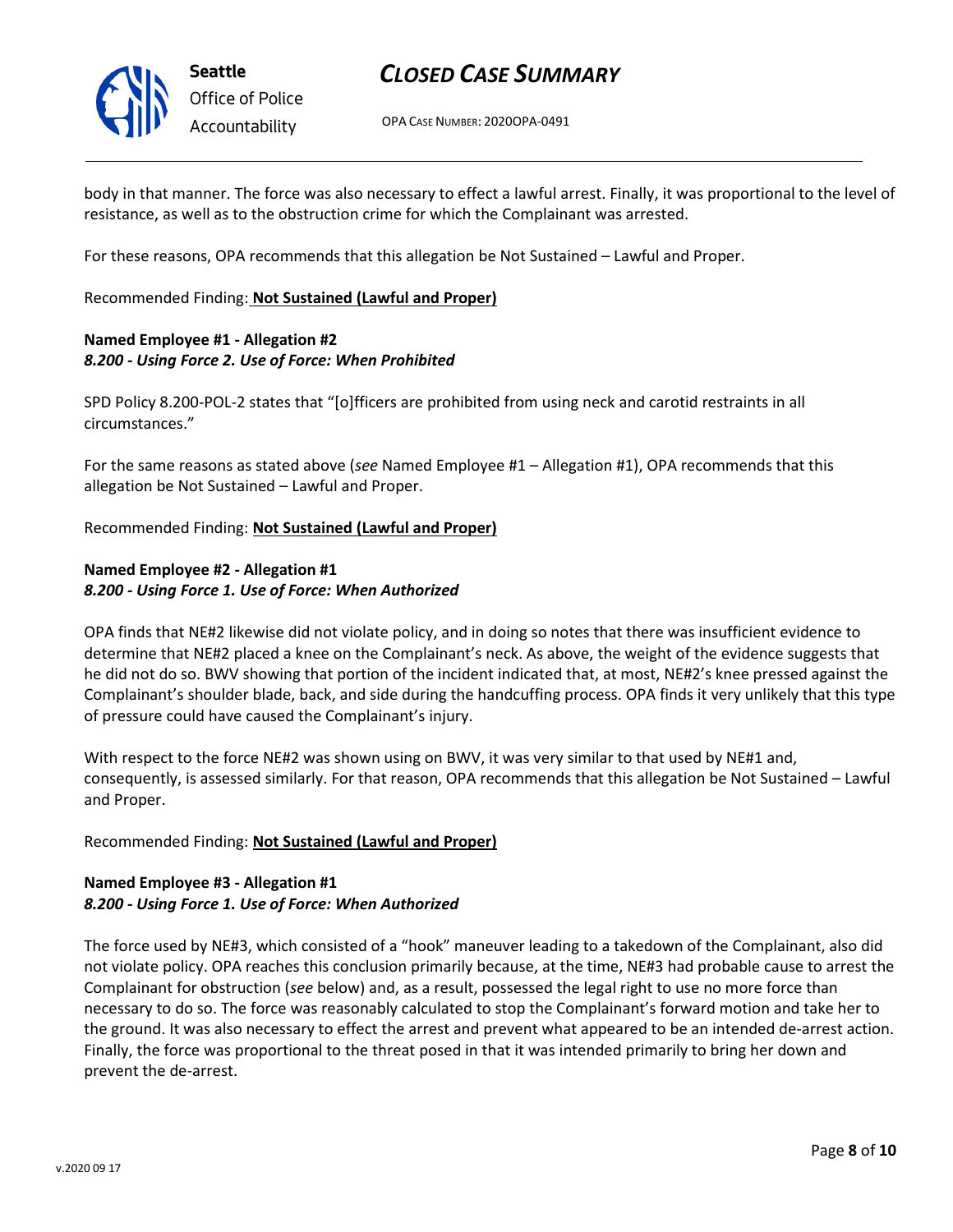OPA CASE NUMBER: 2020OPA-0491

OPA notes that, of all the force used during this incident, this is the only time that any officer appeared to have made contact with the Complainant's head and neck area. In this way alone, OPA finds that the takedown was the point at which it was possible that the Complainant suffered injury as she contended. At the same time, OPA notes that this form of takedown is a trained tactic which is regularly executed by SPD without serious injury. While OPA is unable to say that the takedown *could not* have caused the Complainant's harm—indeed, it may well have done so—OPA is equally unable to say that such harm was a foreseeable result of the takedown. Ultimately, while the Complainant's injury is regrettable, OPA does not believe that the force NE#3 used was therefore rendered out of policy *per se*. However, this does not preclude the Complainant from seeking whatever damages she feels she is entitled to in a civil proceeding.

For this reason, OPA recommends that this allegation be Not Sustained – Lawful and Proper.

Recommended Finding: **Not Sustained (Lawful and Proper)**

### **Named Employee #3 - Allegation #2**

### *6.010-POL - Arrests 1. Officers Must Have Probable Cause That a Suspect Committed a Crime in Order to Effect an Arrest*

SPD Policy 6.010-POL-1 requires that officers have probable cause to believe that a suspect committed a crime when effectuating an arrest. Stated differently, where an arrest is not supported by probable cause, it violates law and Department policy. Probable cause exists when the facts and circumstances within an officer's knowledge are sufficient in themselves to support a reasonable belief that an offense has been or is being committed.

As indicated above, OPA finds that NE#3 had probable cause to believe the Complainant and her husband were in the process of committing a crime. OPA reaches this conclusion for three main reasons.

First, the Complainant's own statement that she and her husband attempted to "help" the individual being arrested suggests an intent to interfere in the arrest. Similarly, her husband's statement that he "moved forward to help him in some way" is similarly suggestive. Second, NE#3 stated that he observed, and BWV confirmed, that the Complainant and her husband were walking away prior to the arrest, and seemed to take action only after observing the arrest, making it reasonable to believe that the arrest was the motivating factor in their change of posture. Third and finally, in the moments before NE#3 initiated his takedown, BWV showed that both the Complainant and her husband had their arms raised and extended toward the officers engaged in arresting the other individual. Taken together, these facts are sufficient in themselves to support a reasonable belief that the Complainant and her husband were attempting to de-arrest the other individual and therefore to obstruct officers.

As suggested above, it is a crime to interfere in an arrest. This is the case independent of whether the arrest is ultimately upheld in court or found to rest on probable cause during a later OPA review. Put another way, the suspected or actual impropriety of any given arrest is not license for bystanders to engage in self-help justice. The rise of de-arrest tactics presents a very real danger to members of the public attempting to de-arrest, officers, and arrested persons themselves who may be injured in the ensuing struggle. OPA has also frequently observed individuals engaging in de-arrest tactics who saw only a portion of the incident at issue and may thus lack information necessary to judge the foundation upon which a particular police action rested.

For the above reasons, OPA recommends that this allegation be Not Sustained – Lawful and Proper.



**Seattle** *Office of Police Accountability*